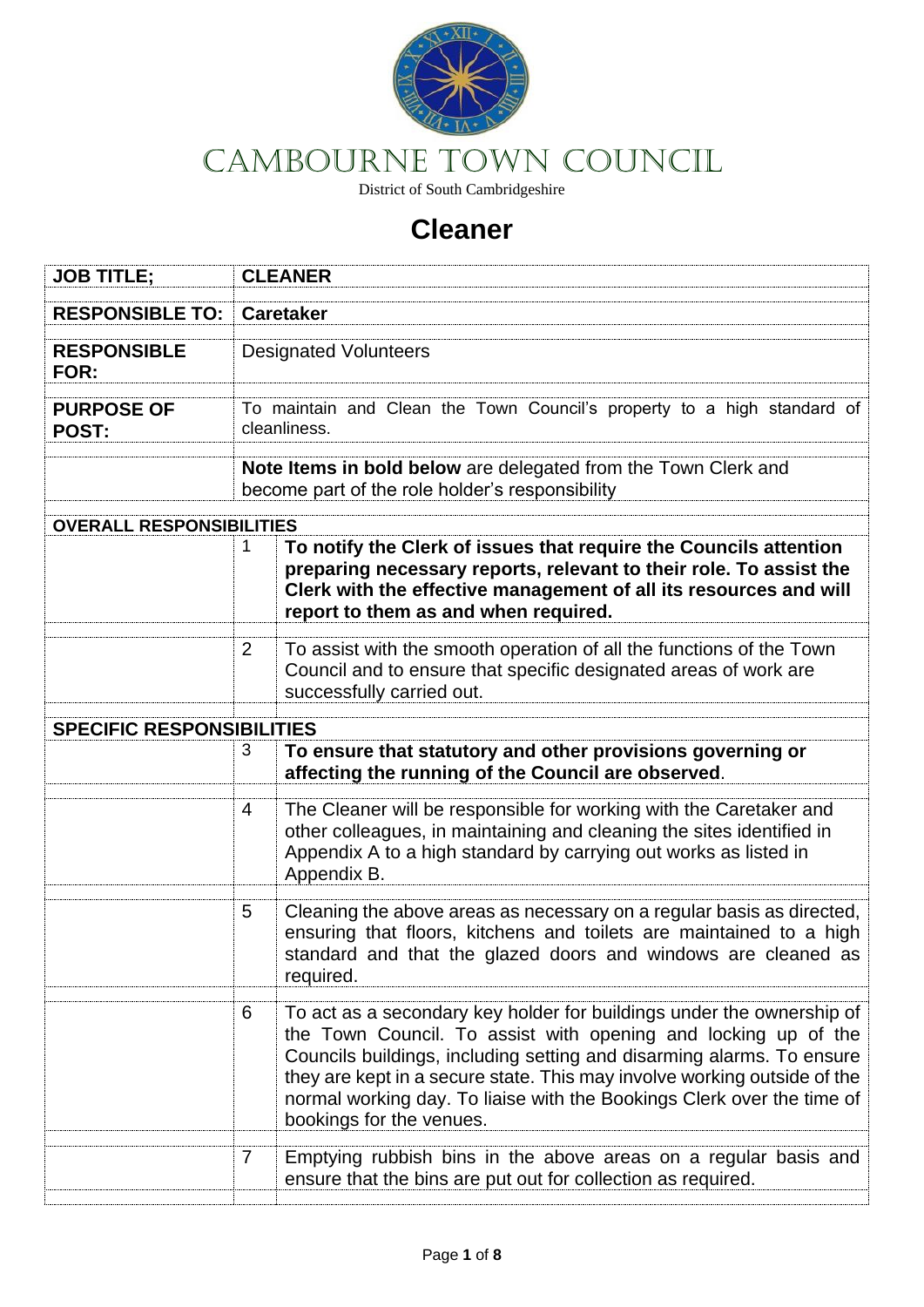| 8                      |           | Undertaking basic repairs and maintenance (under the direction of<br>the Caretaker), to Town Council capital assets including the Hub,<br>Pavilions, and other buildings that fall under the ownership of the<br>Parish Council.                                                                                                                                                                                                                                                                                                                                                                                                               |  |  |
|------------------------|-----------|------------------------------------------------------------------------------------------------------------------------------------------------------------------------------------------------------------------------------------------------------------------------------------------------------------------------------------------------------------------------------------------------------------------------------------------------------------------------------------------------------------------------------------------------------------------------------------------------------------------------------------------------|--|--|
| 9                      |           | To occasionally set up and put away tables and chairs at the direction<br>of the Finance and Premises Officer, Caretaker or other senior staff.                                                                                                                                                                                                                                                                                                                                                                                                                                                                                                |  |  |
| 10                     |           | To ensure that the Council's obligations for Risk Assessment<br>are properly met. Ensuring safe practice at all times, particularly in<br>the use of cleaning materials and moving of furniture.                                                                                                                                                                                                                                                                                                                                                                                                                                               |  |  |
| 11                     |           | To ensure the proper care, security and usage of all the<br><b>Council's property and equipment.</b>                                                                                                                                                                                                                                                                                                                                                                                                                                                                                                                                           |  |  |
| 12                     |           | To protect the Council's interests in all matters.                                                                                                                                                                                                                                                                                                                                                                                                                                                                                                                                                                                             |  |  |
| 13                     |           | Continuing to acquire the necessary professional knowledge<br>required for the efficient management of the affairs of the<br>Council and execution of the role of Cleaner.                                                                                                                                                                                                                                                                                                                                                                                                                                                                     |  |  |
| 14                     |           | To attend such training sessions as the Town Council may from time-<br>to-time arrange in connection with these duties and with Health and<br>Safety at work, fire precautions and action etc, Control of substances<br>Hazardous to Health and all appropriate training necessary to carry<br>out your duties.                                                                                                                                                                                                                                                                                                                                |  |  |
| 15                     |           | To liaise with the caretaker, in the first instance, on issues requiring<br>maintenance of any building.                                                                                                                                                                                                                                                                                                                                                                                                                                                                                                                                       |  |  |
| 16                     | required. | The Cleaner will be responsible for the proper care and maintenance<br>of all equipment and materials used in exercising the Council's function<br>over which they have control and for informing the Caretaker of any<br>necessary repairs or maintenance which may, from time-to-time, be                                                                                                                                                                                                                                                                                                                                                    |  |  |
| <b>EQUIPMENT:</b>      |           |                                                                                                                                                                                                                                                                                                                                                                                                                                                                                                                                                                                                                                                |  |  |
| 17                     |           | The Town Council will be responsible for the provision of all necessary<br>protective clothing to comply with the Health and Safety at Work<br>legislation in force from time to time and it will be the responsibility of<br>the Caretaker to use and maintain such protective clothing and<br>equipment in a proper manner. The Town Council will provide all<br>necessary tools and supplies to allow the Cleaner to undertake their<br>duties. These will be cared for and maintained by the Cleaner in a<br>proper manner at all times and will be used only for the purposes for<br>which they are designed except by prior arrangement. |  |  |
| <b>OTHER DUTIES</b>    |           |                                                                                                                                                                                                                                                                                                                                                                                                                                                                                                                                                                                                                                                |  |  |
| 18                     |           | Assisting as required at Town Council and other community functions,<br>including - setting up and maintaining road closures and other duties<br>that may be reasonably required. Outside normal working hours                                                                                                                                                                                                                                                                                                                                                                                                                                 |  |  |
| 19                     |           | To undertake any other appropriate duties as determined from time to<br>time by the Town Clerk to achieve the aims and requirements of the<br>Council including covering other posts in times of absence.                                                                                                                                                                                                                                                                                                                                                                                                                                      |  |  |
| <b>Code of Conduct</b> |           |                                                                                                                                                                                                                                                                                                                                                                                                                                                                                                                                                                                                                                                |  |  |
| 20                     |           | The Cleaner will be required to abide by any National Code of Conduct<br>for Local Government Employees that may be adopted by the Council                                                                                                                                                                                                                                                                                                                                                                                                                                                                                                     |  |  |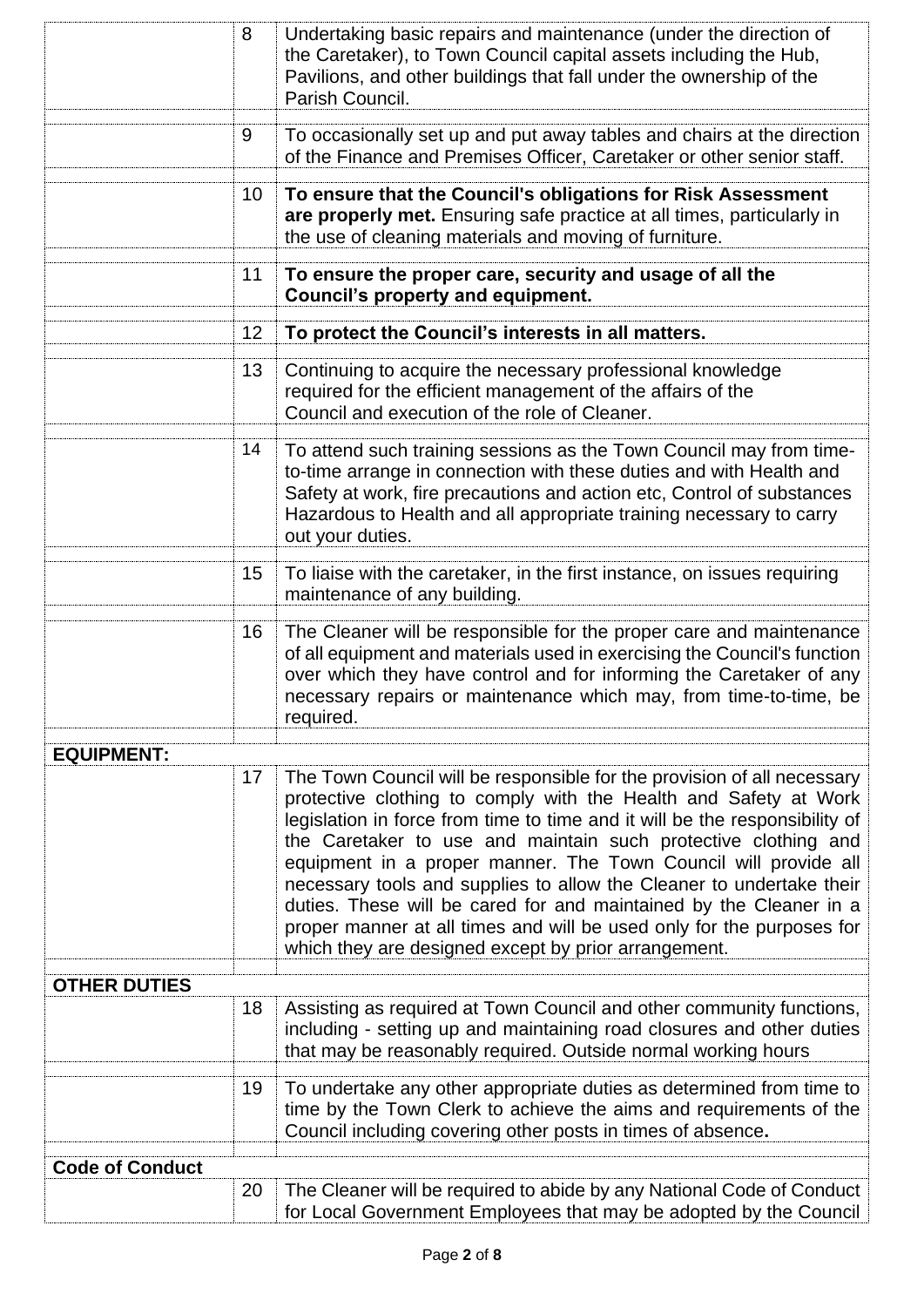|  | and shall at all times act in a manner such as will not bring disrepute<br>or criticism upon the Council. |
|--|-----------------------------------------------------------------------------------------------------------|
|  | To conduct yourself in accordance with the Town Council's Equal<br><b>Opportunities Policy.</b>           |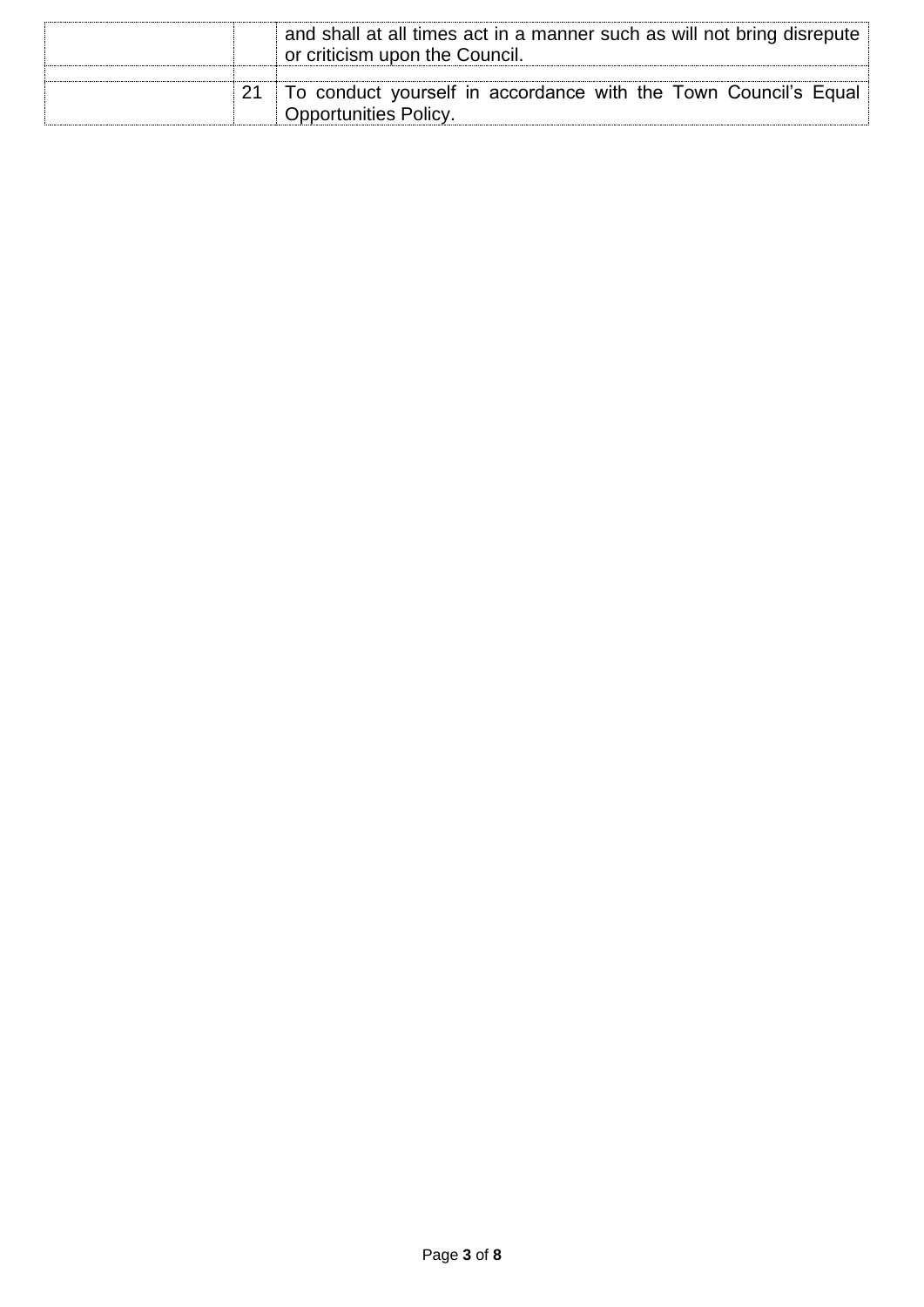#### **Town Council Properties and Land areas:**

- Village Greens at:
	- Great Cambourne
	- Lower Cambourne
	- Upper Cambourne
- The play areas and equipment within Cambourne including:
	- **Example 2** Great Cambourne Village Green Play Area
	- **E.** Lower Cambourne Village Green Play Area
	- Upper Cambourne Village Green Play Area
	- Eco Park kick about area
	- Great Cambourne Cricket Pitch Play Area
	- Skateboard Park
	- Informal MUGA
- Buildings including their car parks, grass areas and flowerbeds thereon:
	- The Hub Community Centre
	- Cambourne Town Office
	- Sports Pavilion
	- **E** Lower Cambourne Cricket Pavilion
	- Great Cambourne Cricket Pavilion
	- Cambourne Sports Pavilion
	- Bowls Pavilion
	- Blue School
	- Cambourne Youth Building
- Sports Facilities including:
	- $\blacksquare$  3g ATP
	- Tennis Courts
	- MUGA
	- **Bowing Green**
	- Sports Pitches
	- Lower Cambourne Cricket Square and their outfield (county standard)
	- Great Cambourne Cricket Square and their outfield (county standard)
- Other Areas
	- Eastern Valley Country Park
	- Burial ground on the High Street
	- Upper Cambourne Village Green Car Park
	- Ponds and lakes
	- Drainage ditches (keeping free flowing)
	- Green ways (inc some managed for wildlife)
	- Brace Dean allotments
	- Crow Hill allotments
	- LAP's, POS's and open spaces the Town Council maintains under an agency basis (contract) verges, undeveloped land, schools and it becomes more and more every year and not just maintenance it can also include getting land ready for adoption, felling trees and spraying.
- All other land and buildings that come into the Town Councils ownership/responsibility.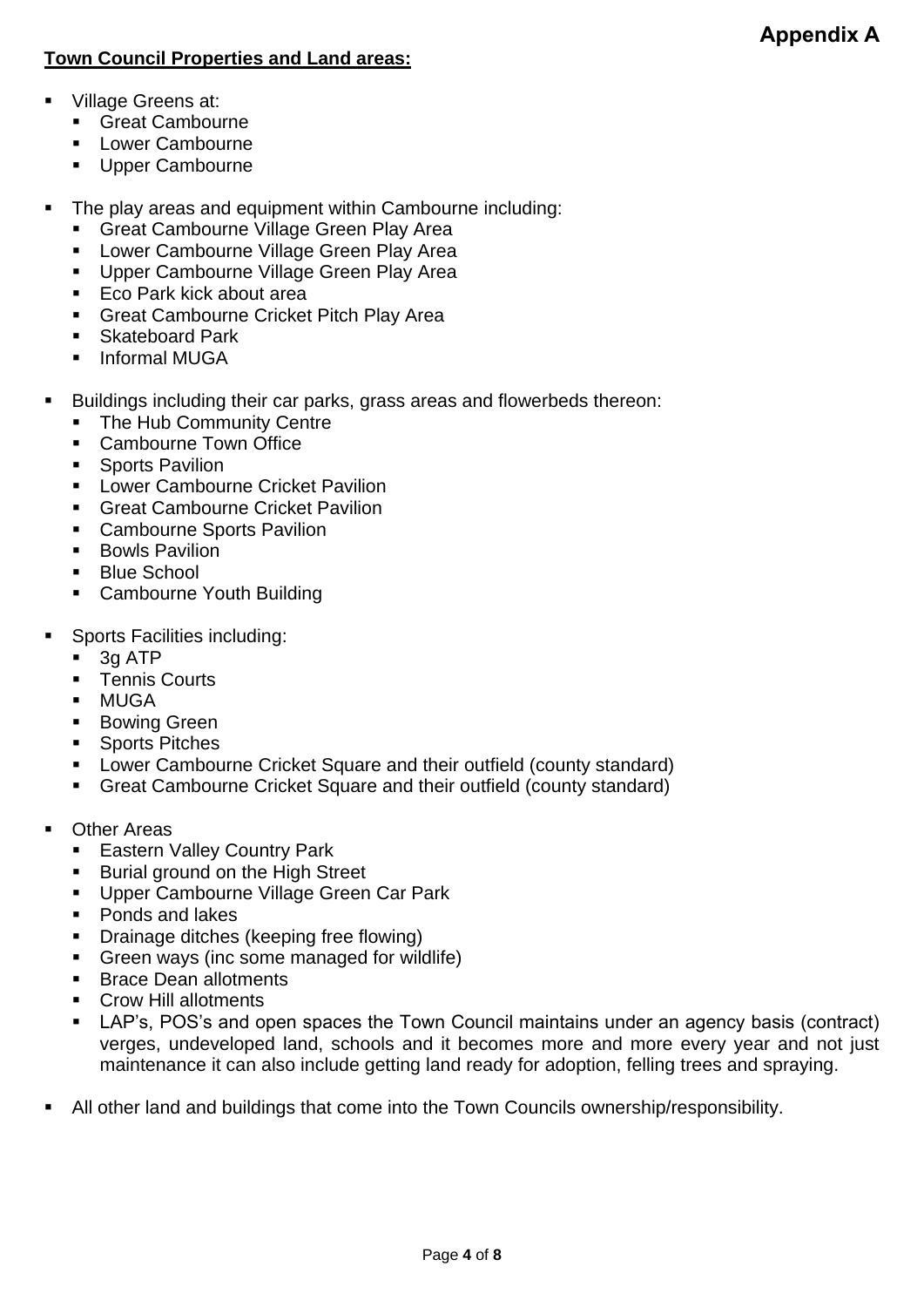# **Cleaner**

### **Regular duties:**

#### **Monday**

Check to make sure that

- 1. All the chairs and tables are properly and safely stacked and the cupboards they are stored in are tidy (Hub).
- 2. All buildings are clean and report any damage after weekend hire.
- 3. All cleaning materials etc are correctly stocked and order any replacements.
- 4. Make sure NCP and BP are cleaned ready for the week and chairs and tables are correctly stored.

#### **Tuesday**

1. Clean the Hub kitchen and check the meeting room

#### **Wednesday**

- 1. Clean New Cricket Pavilion.
- 2. Clean office, including mopping the kitchen and toilet.

#### **Thursday**

1. Bowls Pavilion to be checked Thursday afternoon to ensure that it is clean for the Bowls Club

#### **Friday**

- 1. Make sure every building is correctly stocked with toilet rolls and soap etc and restock if running low.
- 2. Make sure hand towel and toilet rolls holders are full for the weekend.
- 3. Clean NCP for weekend bookings.
- 4. Check Hub kitchen is clean and all crockery, cutlery etc has been put away ready for the weekend bookings.
- 5. Hand in time sheet for the week and collect the weekend and following weeks bookings (Friday PM).

#### **Within Buildings**

Within the buildings you clean ensure:

- 1. General cleanliness of all areas, attend to any cleaning as required.
- 2. Supplies of toilet rolls in all holders and top up as necessary
- 3. Supplies of soap in all dispensers and top up as necessary
- 4. Supplies of hand and kitchen towels and top up as necessary
- 5. Stacking of tables and correct as necessary
- 6. Empty any rubbish bins as required
- 7. Top up water coolers, plastic cups and empty drip trays as required
- 8. Any maintenance that need attending to
- 9. Fridges for any food or drinks that should be disposed off

#### **General jobs: - Every month**

- 1. Cleaning out of the kitchen cupboards
- 2. Cleaning of tables (all surfaces) and chairs
- 3. Oven clean
- 4. Use the Scrubbers on the floors
- 5. Cleaning of window sills and skirting boards
- 6. Top up silver dishwasher liquid
- 7. Tidy kitchen and sort out lost property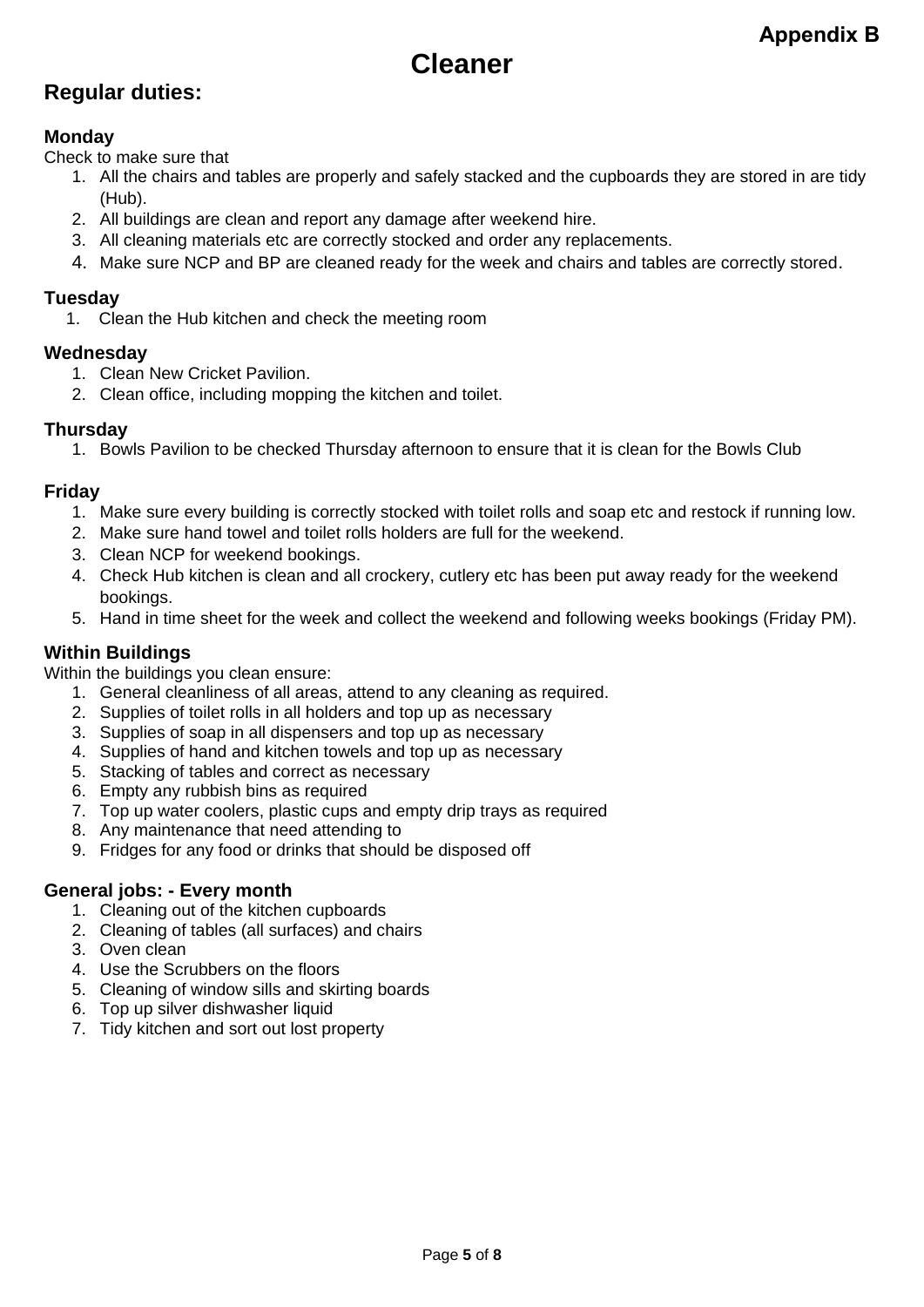

CAMBOURNE Town COUNCIL

District of South Cambridgeshire

## **CLEANER PERSON SPECIFICATION**

Applicants should have the following: (E: essential, D: desirable)

- 1 The ability to work weekends (E)
- 2 A full driving licence (D)
- 3 Ability to work on own initiative (E)
- 4 Qualification (D) or proven knowledge and experience of cleaning (E)
- 5 Experience in the use of equipment such as scrubbers, buffers and hand tools (D)
- 6 A sound knowledge of Health and Safety issues related to cleaning and maintenance work (E)
- 7 Sound interpersonal skills, including the ability to communicate orally and in writing effectively and sensitively with other staff and to be numerate.
- 8 Ability to work under pressure, prioritise workload and to meet deadlines (E)
- 9 The ability to relate well to colleagues and to respond to a changing environment. This might involve the need to undertake/assist with the work of other team members during periods of absence or periods of high workload. (E)
- 10 The ability to work both outdoors and indoors in a variety of circumstances (E)
- 11 The ability to assimilate information clearly and concisely and to maintain meticulous records (D)
- 12 The ability to relate well to colleagues and to respond to a changing environment (E).
- 13 Ability to contribute to the aims and objectives of the Council (E)
- 14 A proven record of good attendance and low un-certificated sickness. (E)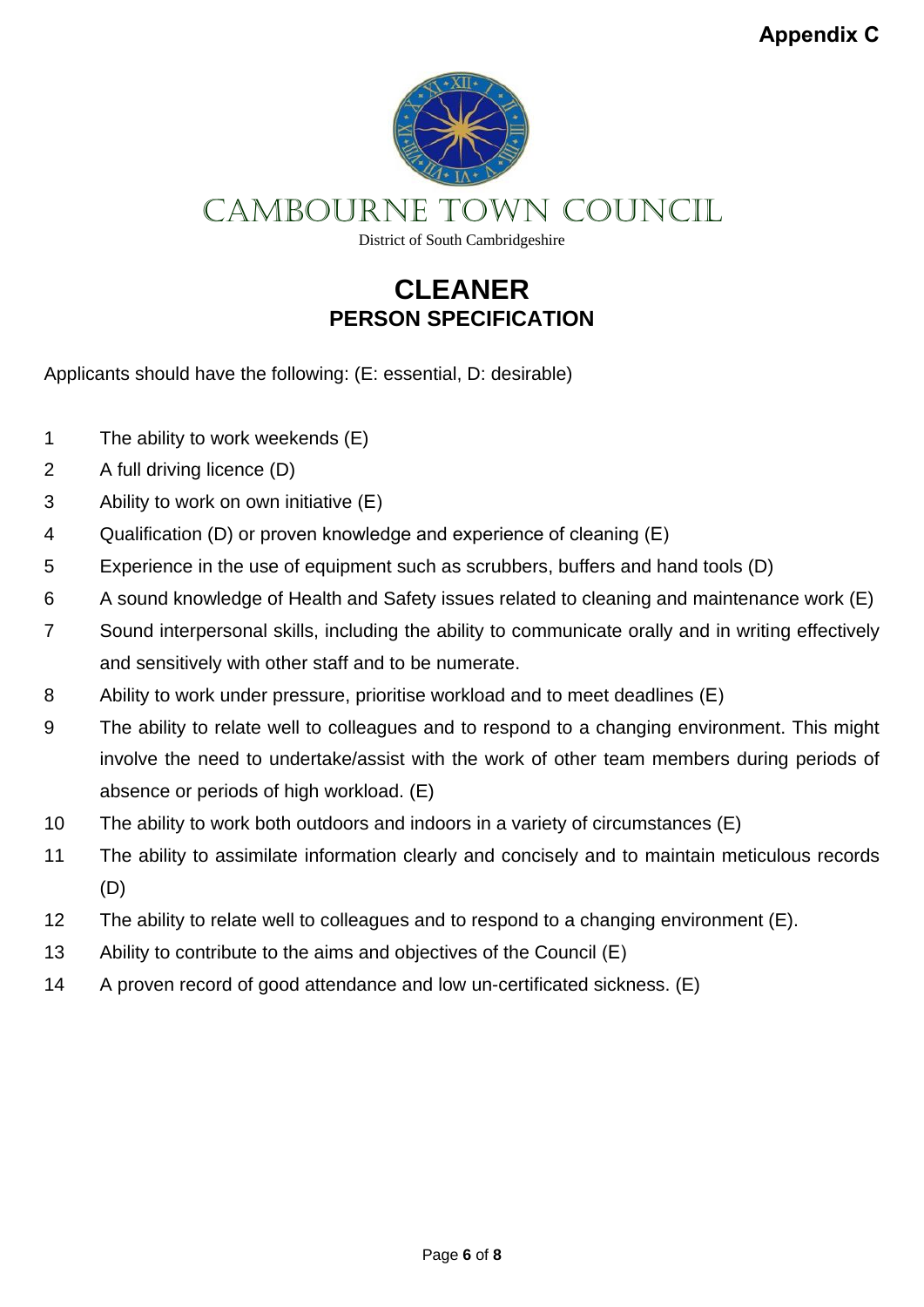

### **Mission Statement**

Cambourne Town Council will work with its residents and partners to make Cambourne a great place to live; providing an inclusive, accessible and sustainable environment; supporting and enhancing the local economy and continually reviewing and reducing its carbon footprint.

## **Objectives**

.

- To develop a Council equipped for sustainable growth,
- Putting our residents at the centre of everything we do,
- To recognise, acknowledge and support the benefits brought by the diversity of our Community,
- To build a cohesive, inclusive community,
- To be a friend to the environment.
- To promote the reduction of the carbon footprint of Cambourne
- To maintain, enhance and promote the use of Open Spaces, Footpaths, Cycle Routes, Playgrounds and Country Parks to develop the health and social wellbeing of residents,
- To continue to develop good relationships and partnerships with local authorities, public bodies, and the private and voluntary sectors.

Cambourne Town Council Mission Statement Adopted 3rd November 2020